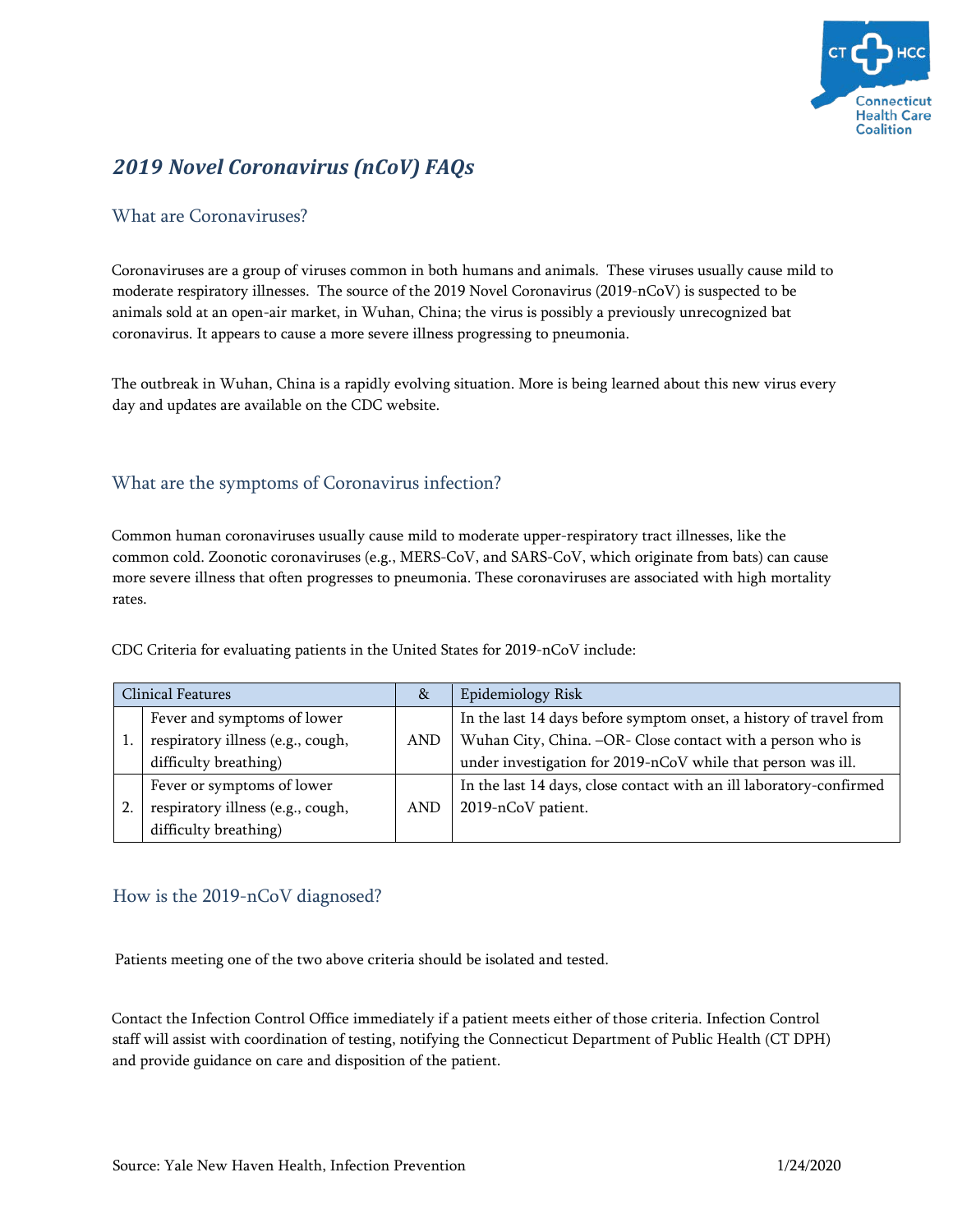Samples to be collected are:



- 2 nasopharyngeal viral swabs (separate collection vial); 1 for routine respiratory virus testing and 1 for coronavirus
- oropharyngeal (throat) viral swab (separate collection vial)
- sputum (BAL, tracheal aspirate or sputum)
- blood in 1 serum separator (gold top) tube
- Additional specimens may be necessary if the patient is a NY, MA, or RI resident.

#### Order:

- 1. Miscellaneous test for 2019 Novel Coronavirus. The laboratory (virology/microbiology) will send the specimens to the CDC for testing until the CT DPH can institute on-site testing.
- 2. Respiratory Virus PCR Panel on nasopharyngeal swab for other common viruses. Note: a positive test does not exclude co-infection.

These specimens are to be hand carried to the lab.

Off-site specimen collections will be coordinated with CT DPH.

Note: The coronavirus testing performed at local laboratories does NOT identify the outbreak strain of coronavirus. The local labs cannot identify coronaviruses of zoonotic origins.

### How can I protect myself in caring for these patients?

If a patient screens positive for respiratory symptoms and travel, immediately request that the patient dons a mask and, then isolate the patient as soon as possible. Place the patient in a negative pressure, airborne infection isolation room (AIIR). If an AIIR is not available, place the patient in a private room, keep the patient masked and the door closed.

Patient care should be provided using airborne and contact precautions. Staff are to wear a gown, gloves, N95 respirator (or PAPR) and eye protection. In clinic areas where an N95 or PAPR is not available, use a barrier mask and eye protections. As with other infections, careful hand hygiene is essential.

### What additional measures should be taken?

This is a newly identified virus; we need to be extra cautious in precautions until we know more about this virus.

- As above, institute airborne and contact precautions, plus use eye protection.
- Use strict hand hygiene practices.
- Use disposable patient equipment whenever possible.
- Disinfect reusable medical equipment with the hospital approved disinfectant wipes.
- Limit movement of the patient outside the patient's room.